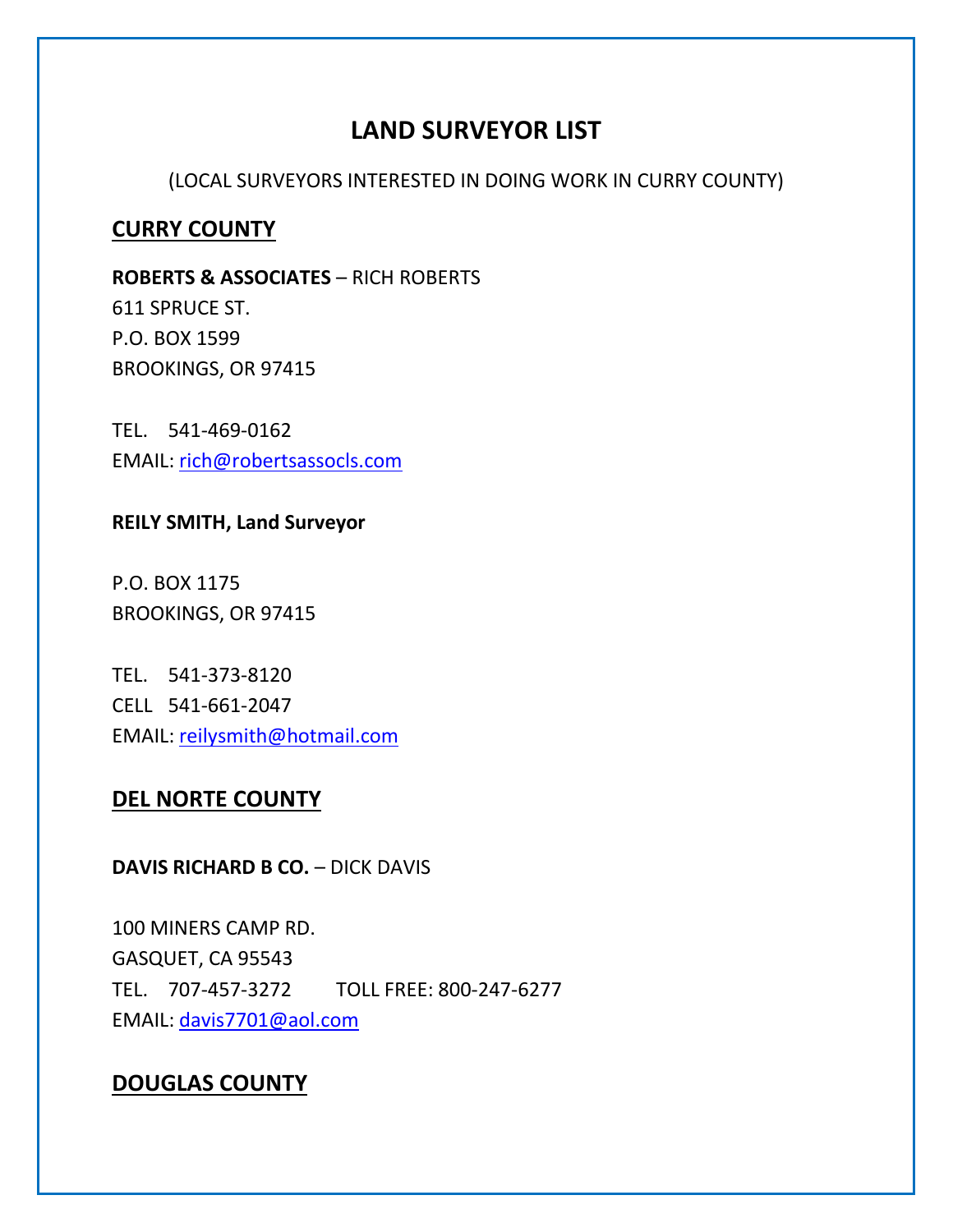#### **3H FORESTRY & LAND MANAGEMENT** –DYLAN HITNER

54270 OLD HWY. 42 MYRTLE POINT, OR 97458

TEL. 541-572-3483 EMAIL: [dhitner@3hforestry.com](mailto:dhitner@3hforestry.com)

# **COOS COUNTY**

#### **DODGE SURVEYING & PLANNING & HE INC. ENGINEERS - RUSS DODGE**

375 PARK AVE. SUITE 3 COOS BAY, OR 97420

TEL. 541-404-3799 TEL. 541-269-1166 FAX 541-269-1833 EMAIL: [rdodge@hge1.com](mailto:rdodge@hge1.com)

### **DYER PARTNERSHIP** – MICHAEL ERICKSON

1330 TEAKWOOD AVE. COOS BAY, OR 97420

TEL. 541-269-0732 FAX 541-269-2044 EMAIL: [merickson@dyerpart.com](mailto:merickson@dyerpart.com)

### **HOSTETTER LAND SURVEYING** – TONY HOSTETTER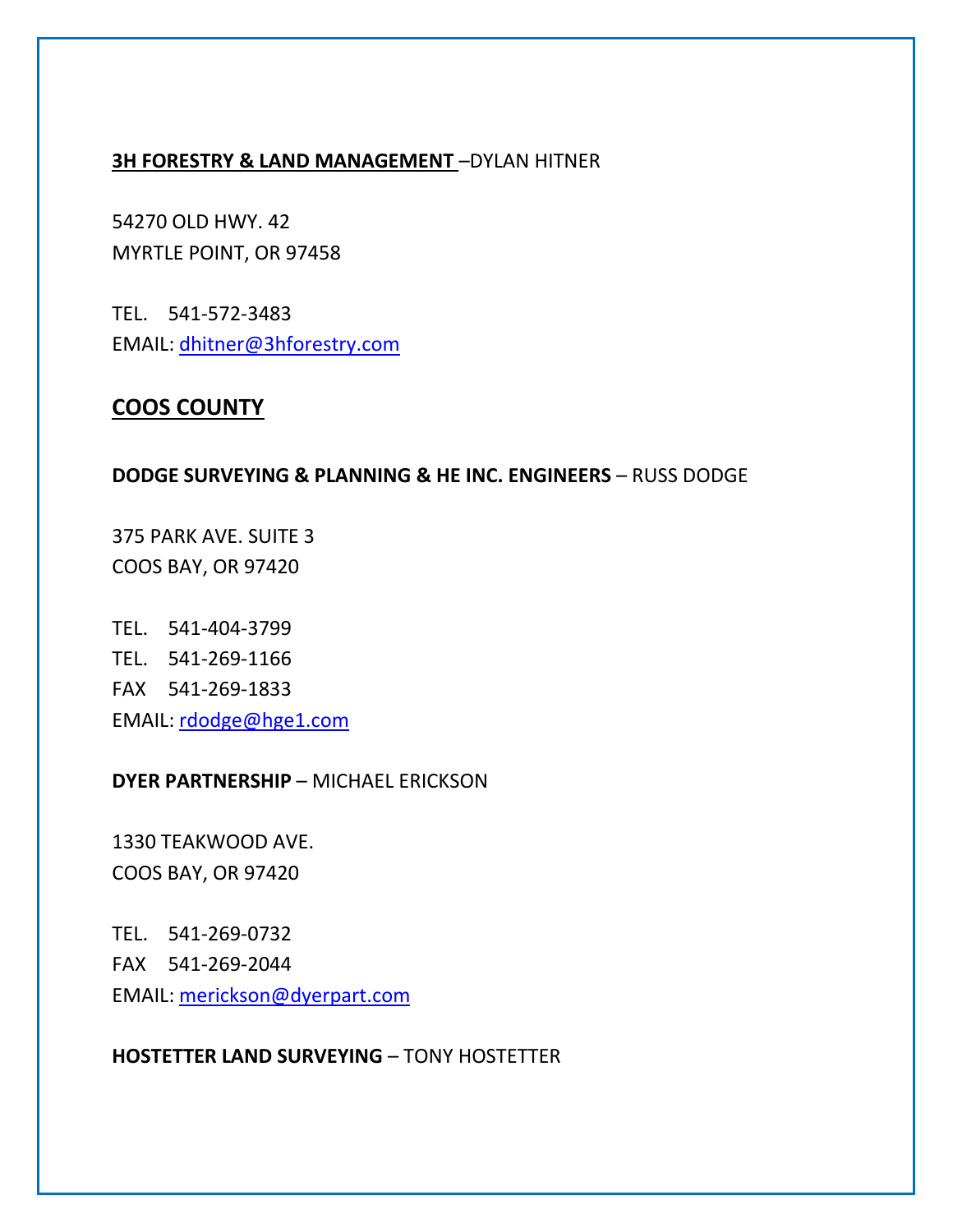63538 PINTAIL RD. COOS BAY, OR 97420

TEL. 541-267-6102 EMAIL: [tony.hls2012@gmail.com](mailto:tony.hls2012@gmail.com)

### **MULKIN & RAMBO, LLC** – CLYDE MULKINS/TROY RAMBO

P.O. BOX 809 NORTH BEND, OR 97459

TEL. 541-751-8900 TEL. 541-751-9000 EMAIL: [mandrllc@frontier.com](mailto:mandrllc@frontier.com)

#### **SHN CONSULTING ENGINEERS - WALTER WHITE**

275 MARKET AVE. COOS BAY, OR 97420

TEL. 541-266-9890 FAX 541-266-9496 EMAIL: [wwhite@shn-engr.com](mailto:wwhite@shn-engr.com)

### **STUNTZNER ENGINEERING** – JAMES TERREL

P.O. BOX 118 COOS BAY, OR 97420

TEL. 541-267-2872 EMAIL: [coreywoodruff@stuntzner.com](mailto:coreywoodruff@stuntzner.com) or [jterrel@stuntzner.com](mailto:jterrel@stuntzner.com) **ESTABROOK LAND SURVEYING, INC. - JERRY ESTABROOK**